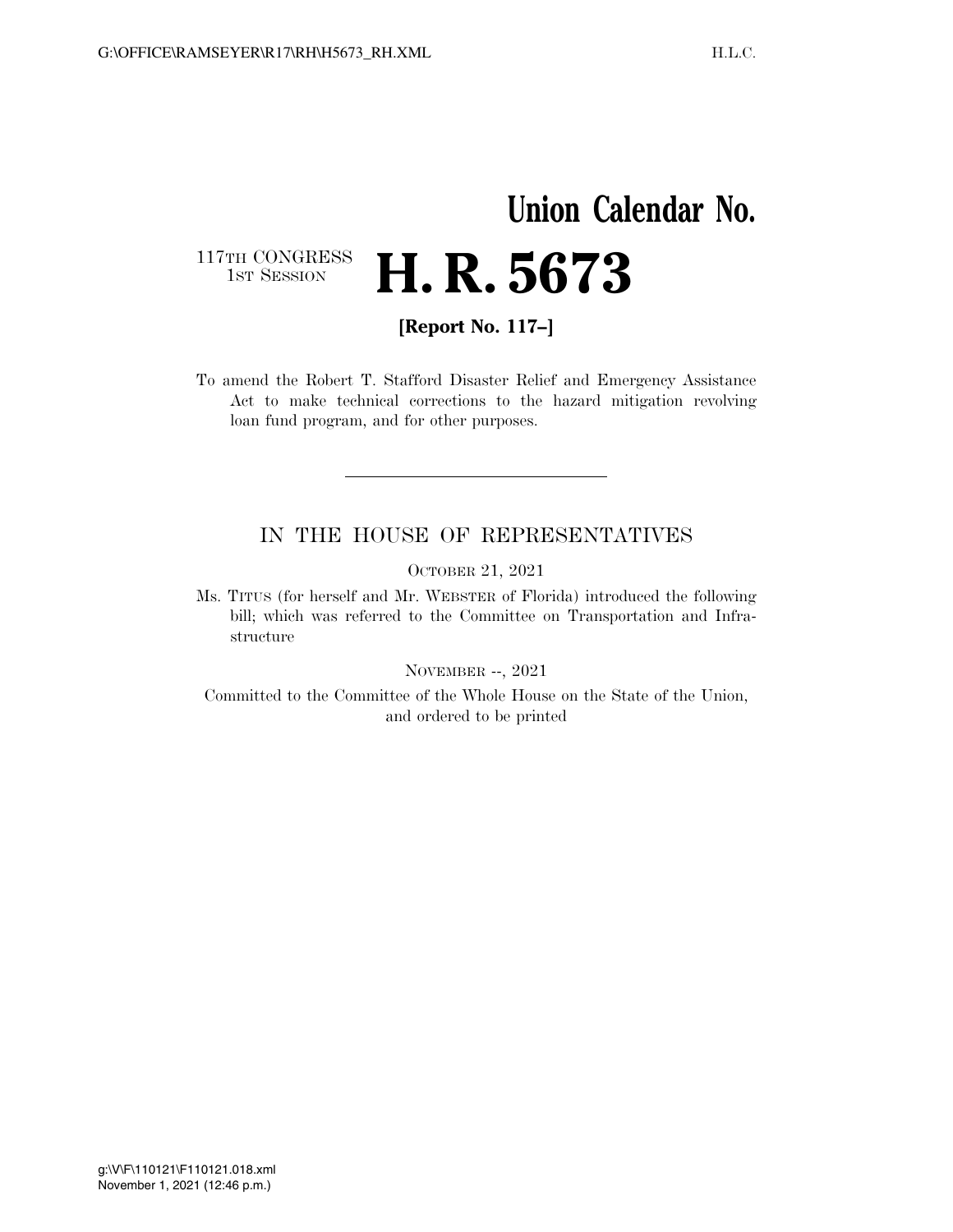## **A BILL**

To amend the Robert T. Stafford Disaster Relief and Emergency Assistance Act to make technical corrections to the hazard mitigation revolving loan fund program, and for other purposes.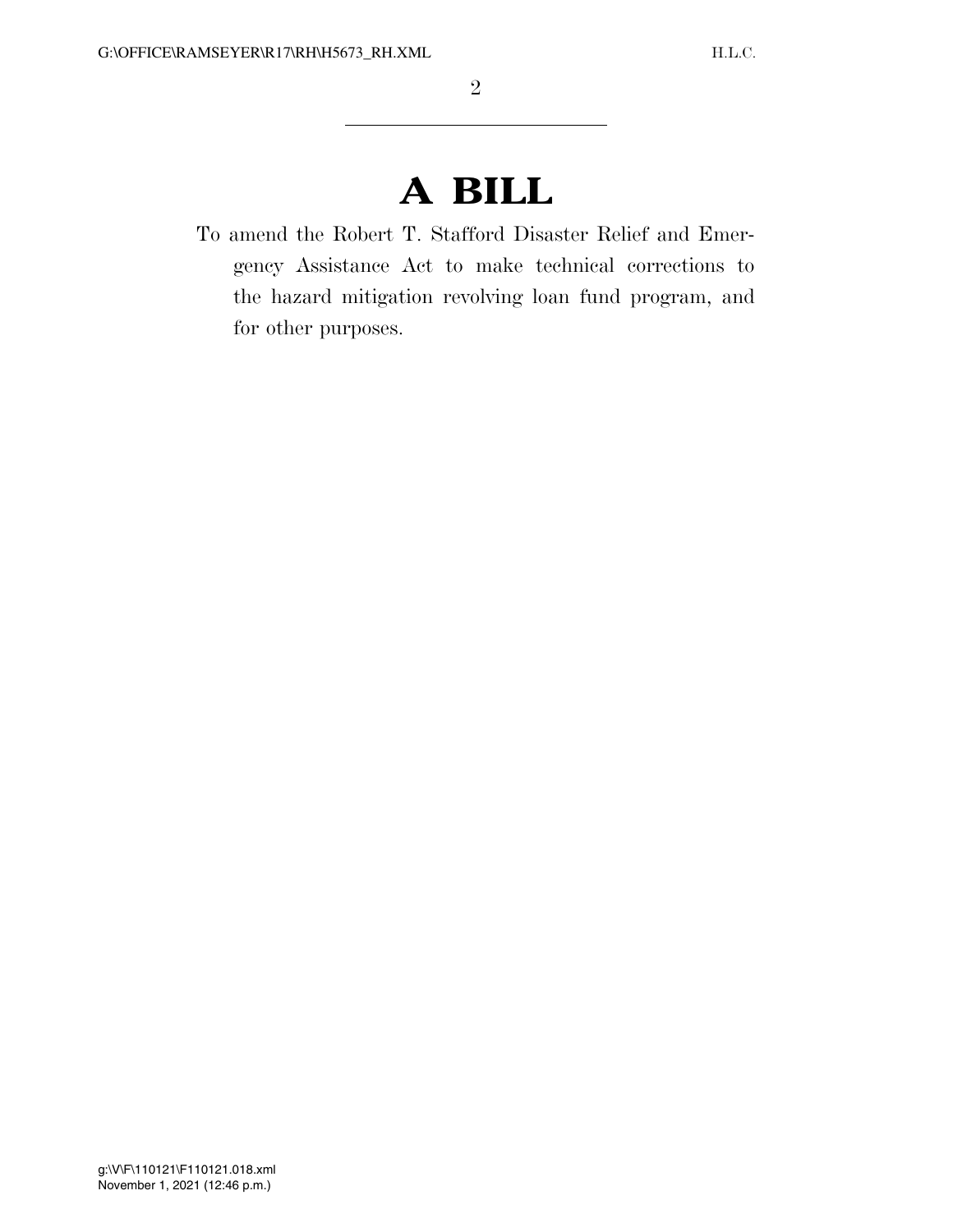3

 *Be it enacted by the Senate and House of Representa- tives of the United States of America in Congress assembled,*  **SECTION 1. SHORT TITLE.**  This Act may be cited as the ''Safeguarding Tomor- row through Ongoing Risk Mitigation Technical Correc- tions Act''. **SEC. 2. TECHNICAL CORRECTIONS TO HAZARD MITIGATION REVOLVING LOAN FUND PROGRAM.**  Section 205 of the Robert T. Stafford Disaster Relief and Emergency Assistance Act (42 U.S.C. 5135) is amended—  $(1)$  in subsection  $(d)$ — 13 (A) in paragraph  $(2)$ — 14 (i) by striking subparagraph (C); (ii) at the end of subparagraph (A), 16 by adding "and"; and 17 (iii) at the end of subparagraph (B), 18 by striking "; and inserting a period; 19 (B) in paragraph  $(3)(D)$ , by striking "local governments, insular areas, and Indian tribal governments'' and inserting ''local governments and Tribal governments''; and 23 (C) by striking paragraph  $(4)$ ; 24 (2) in subsection  $(f)$ — 25 (A) in paragraph  $(4)$ —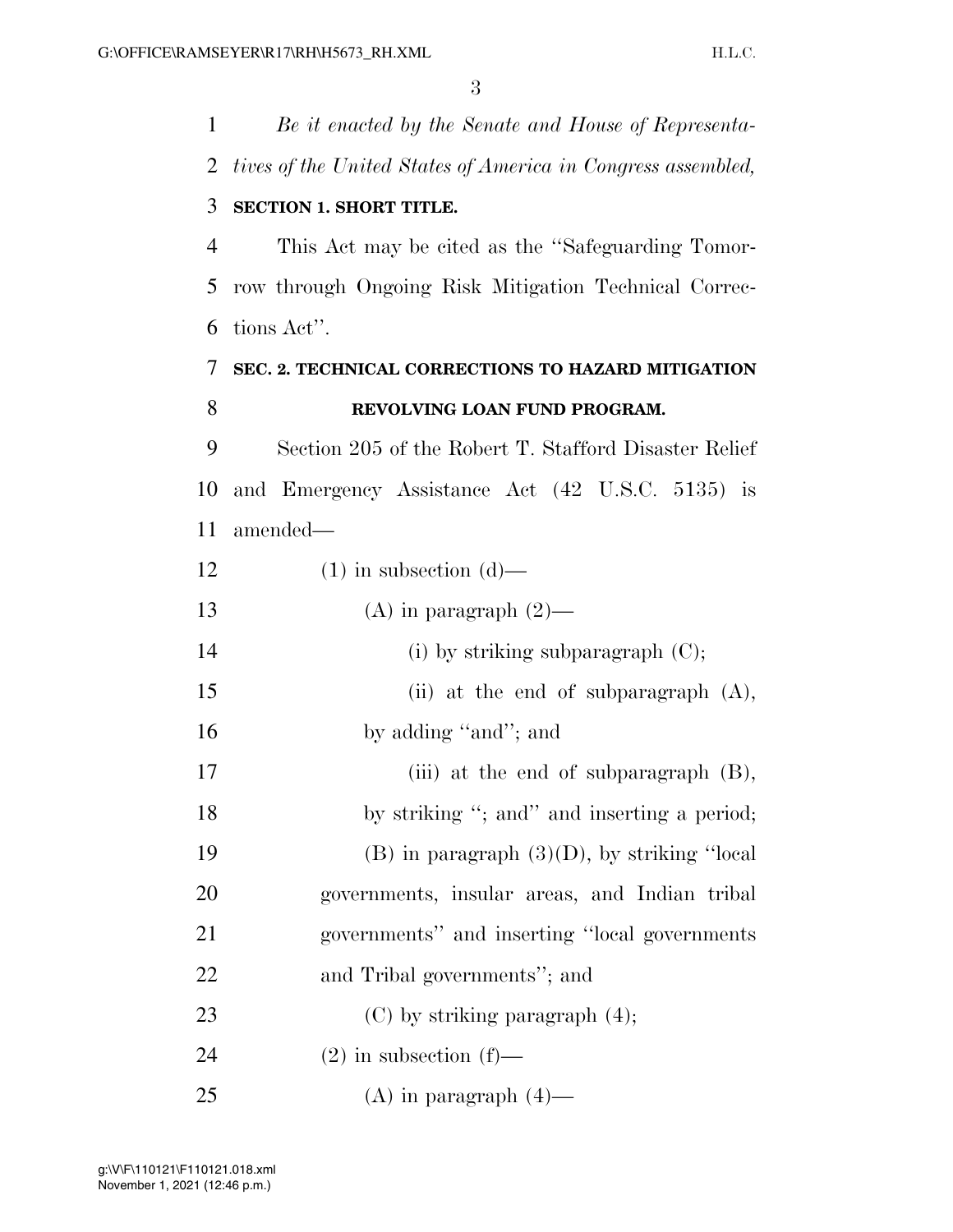4

| $\mathbf{1}$   | $(i)$ by striking subparagraph $(B)$ ; and            |
|----------------|-------------------------------------------------------|
| $\overline{2}$ | (ii) by redesignating subparagraphs                   |
| 3              | $(C)$ through $(D)$ as subparagraphs $(B)$            |
| $\overline{4}$ | through (C), respectively; and                        |
| 5              | $(B)$ in paragraph $(5)$ —                            |
| 6              | (i) in the paragraph heading, by strik-               |
| 7              | ing "ESTABLISHING" and inserting "IM-                 |
| 8              | PLEMENTING";                                          |
| 9              | (ii) by striking "establish" and insert-              |
| 10             | ing "implement";                                      |
| 11             | (iii) by inserting "2" after "latest";                |
| 12             | and                                                   |
| 13             | (iv) by inserting ", including any                    |
| 14             | amendments made by State, local, Tribal,              |
| 15             | or territorial governments to such codes,             |
| 16             | specifications, and standards," after                 |
| 17             | "standards"; and                                      |
| 18             | $(3)$ in subsection $(m)$ —                           |
| 19             | $(A)$ by striking paragraph $(3)$ and insert-         |
| 20             | ing the following:                                    |
| 21             | "(3) ELIGIBLE ENTITY.—The term 'eligible en-          |
| 22             | tity' means a State or an Indian tribal government    |
| 23             | that has received a major disaster declaration pursu- |
| 24             | ant to section $401$ .";                              |
| 25             | $(B)$ by striking paragraphs $(5)$ and $(10)$ ;       |